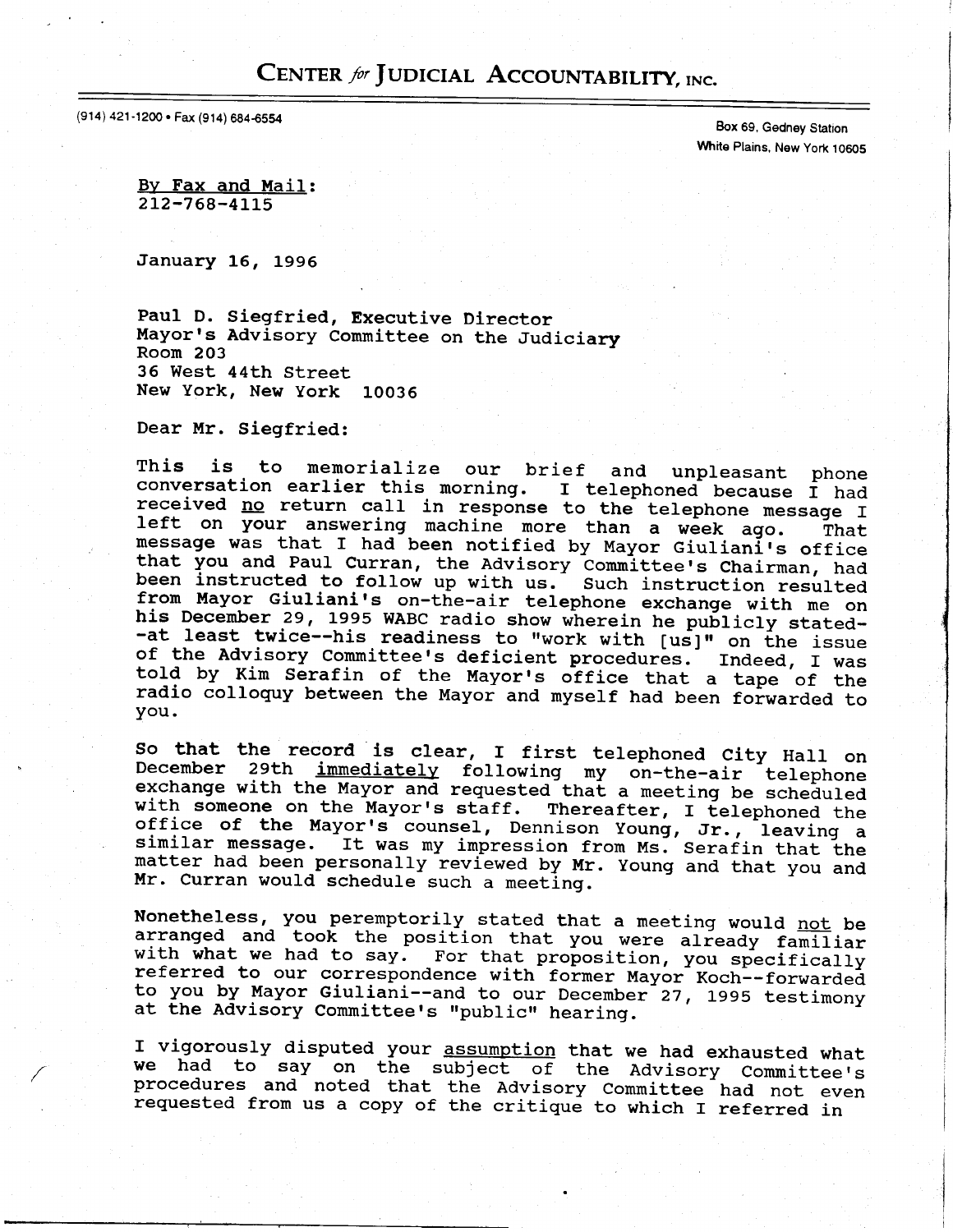Mr. Paul Siegfried Page Two January 16, 1996

my December 27th testimony. That critique demonstrates, inter alia, that judicial candidates cannot be counted upon to honestly and accurately set forth their qualifications on their and accurately set forth their qualifications on their<br>applications to screening committees--and highlights the applications to screening committees--and highlights the<br>necessity of thorough investigation. As proven by our critique<br>such investigation was not conducted by the City Bar's Committee y our such investigation was not conducted by the City Bar's Committee on the Judiciary in the context of its screening of a candidate nominated to a lifetime federal court judgeship. Indeed, what was most notable about the City Bar's screening was that it<br>deliberately screened out information bearing adversely upon the<br>qualifications of the judicial nominee it purported to be<br>examining.

You responded by telling me to send you the critique and to put our further comments about the judicial screening procedures of the Advisory Committee in writing. In putting us to such burden, you expressed no appreciation whatever that we would thereby be making a welcome contribution to the Committee.

Indeed, it was quite plain from your behavior that you wished to thwart the value of our additional comments about the Committee's procedures. Thus, although I explained to you that, in order for<br>our comments to be "informed", we require clarification of the Committee's procedures--which we expected to be discussed at a meeting--you claimed that our queries could be addressed in our telephone conversation. However, you then proceeded to demonstrate that you had no genuine desire to do so. The following is illustrative: you then proceeded to demonstrate that you had no genuine desire to do so.

I asked you whether it is the Executive Director who conducts investigations of judicial applicants--rather than the Committee members--who are all volunteers. After you conceded that the primary responsibility for investigation rests with you, you rebuffed, with sarcasm and abuse, my question about the staff and<br>resources you had for that purpose. You maintained that I knew the answer because I had visited the Advisory Committee's office.<br>To this I told you that the only thing I had seen at the Advisory<br>Committee's office were the desks of two or three secretaries and<br>that I had no informatio

I also asked you why the Advisory Committee's "Questionnaire for<br>Judicial Reappointment" fails to include a single question<br>requiring the incumbent judge to provide information about cases<br>he/she has handled--let alone "si get that information from the judge--and from the Administrative<br>Judge and lawyers. However, you ignored my request for